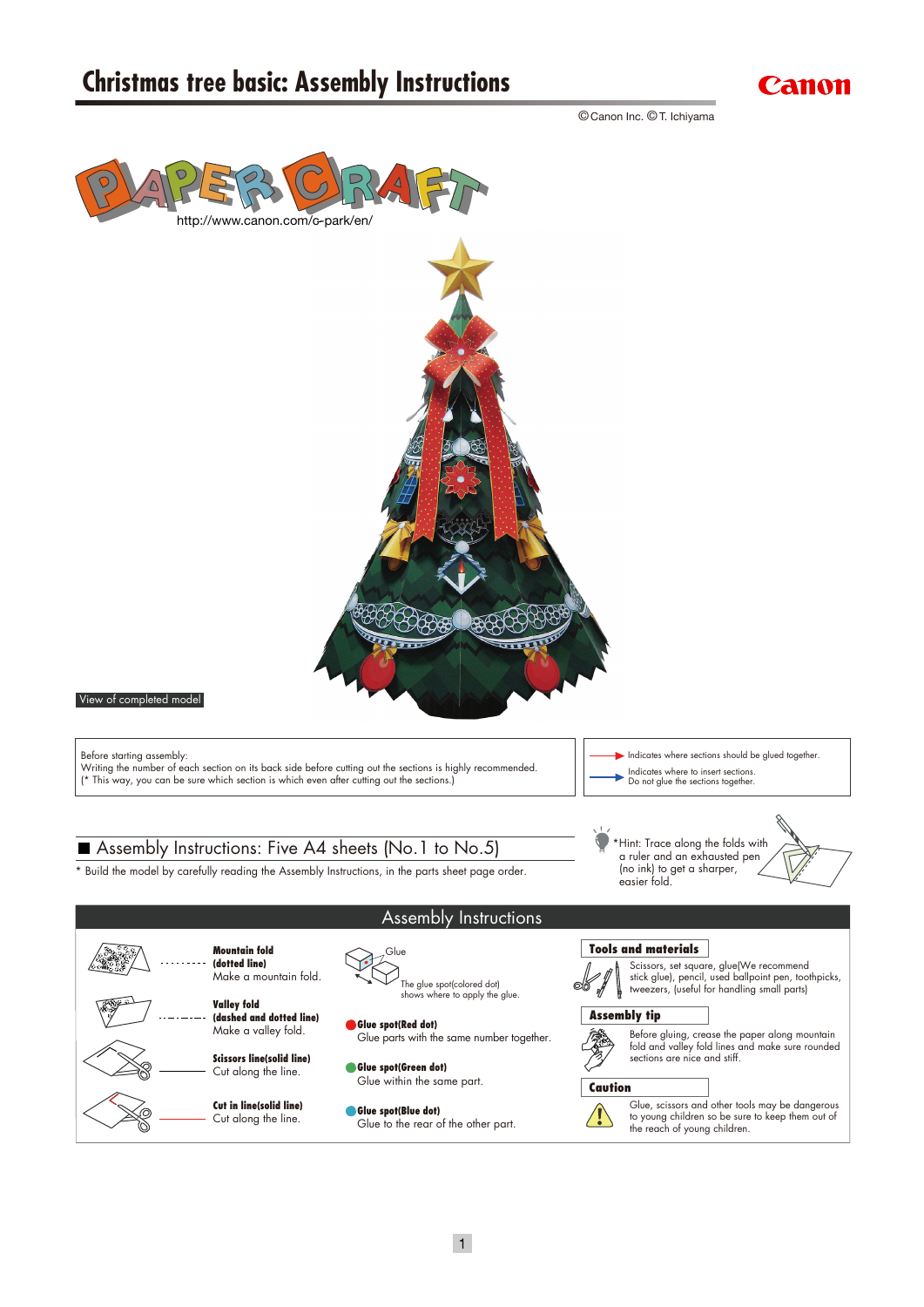

© Canon Inc. © T. Ichiyama

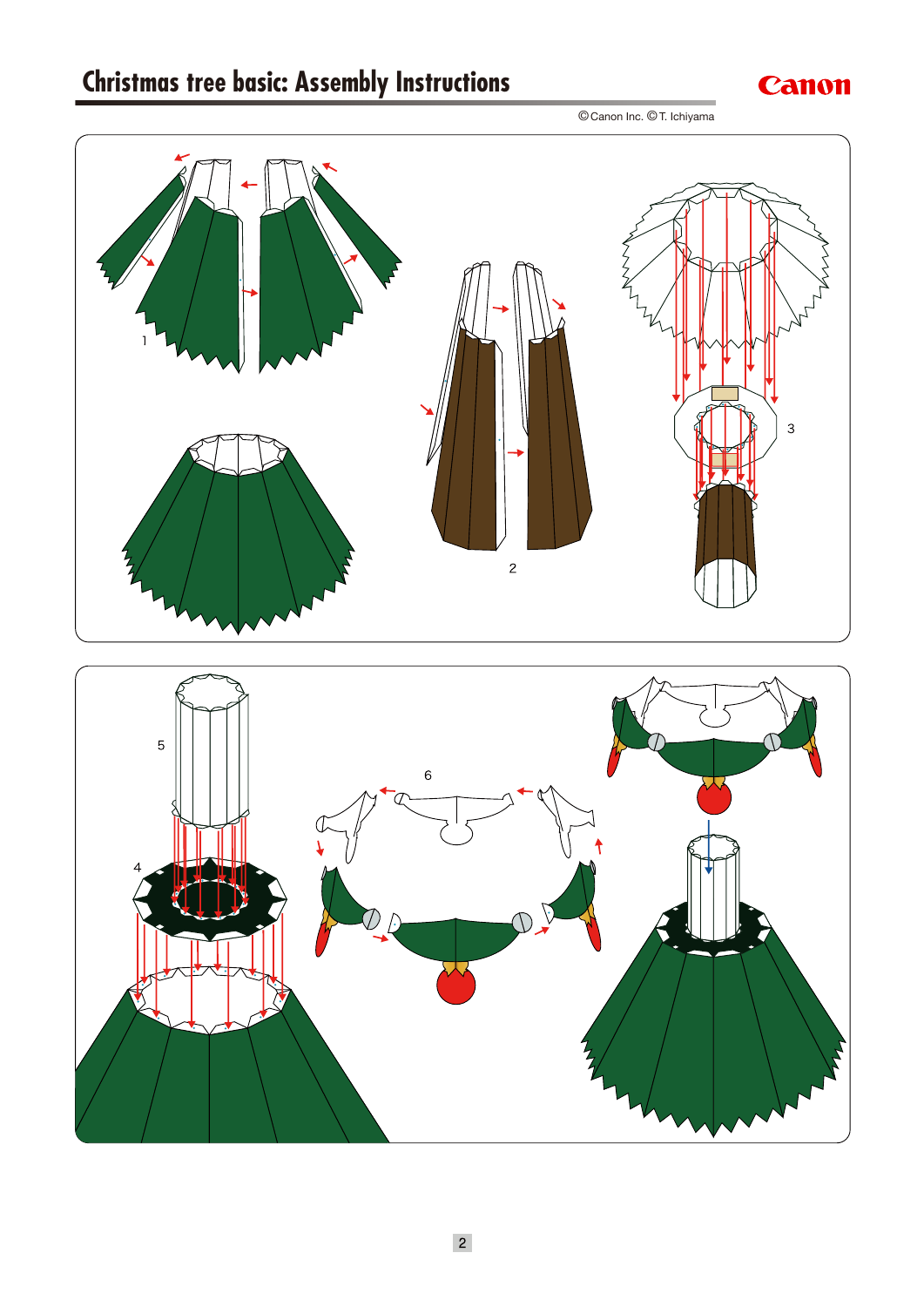### Canon





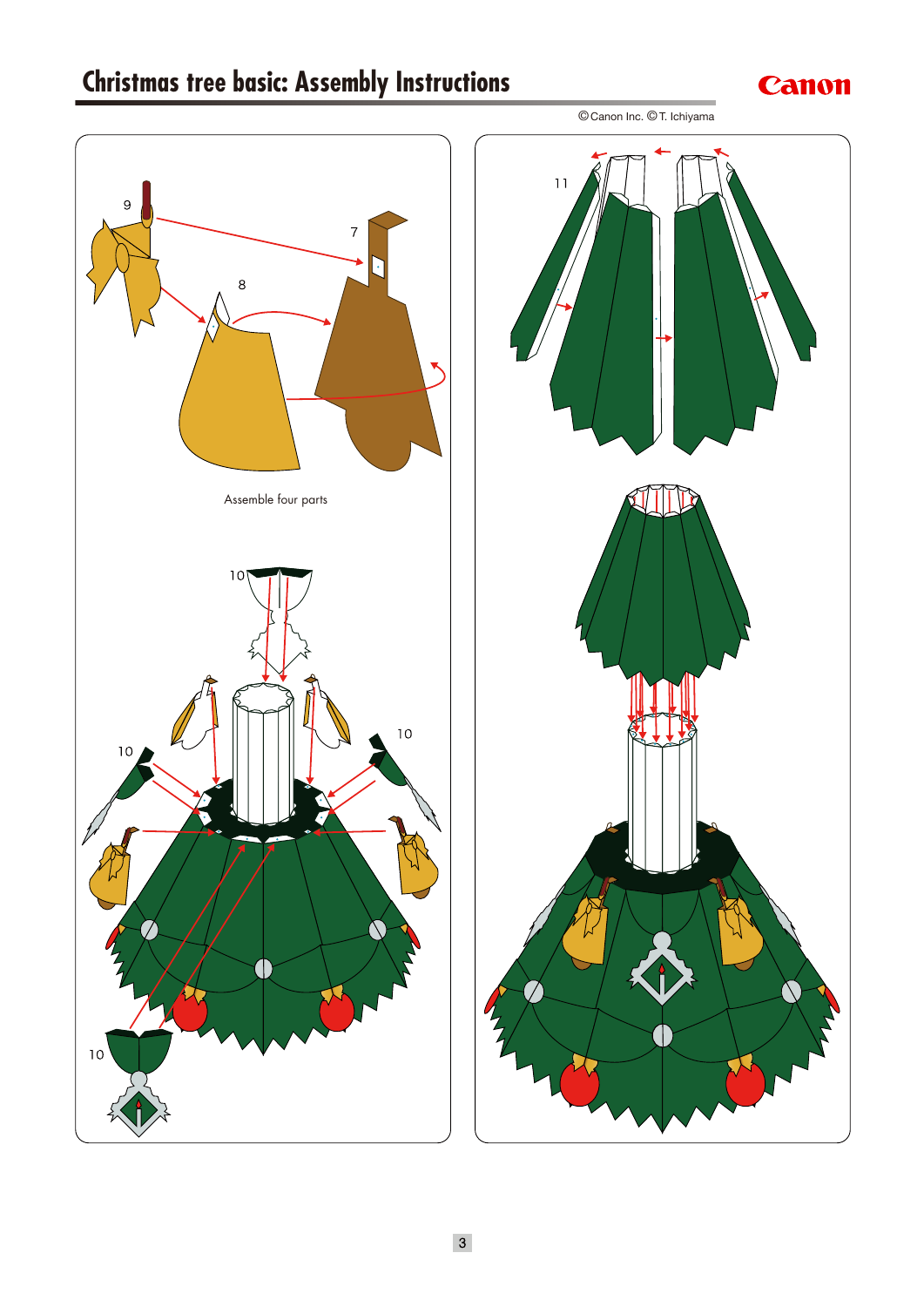